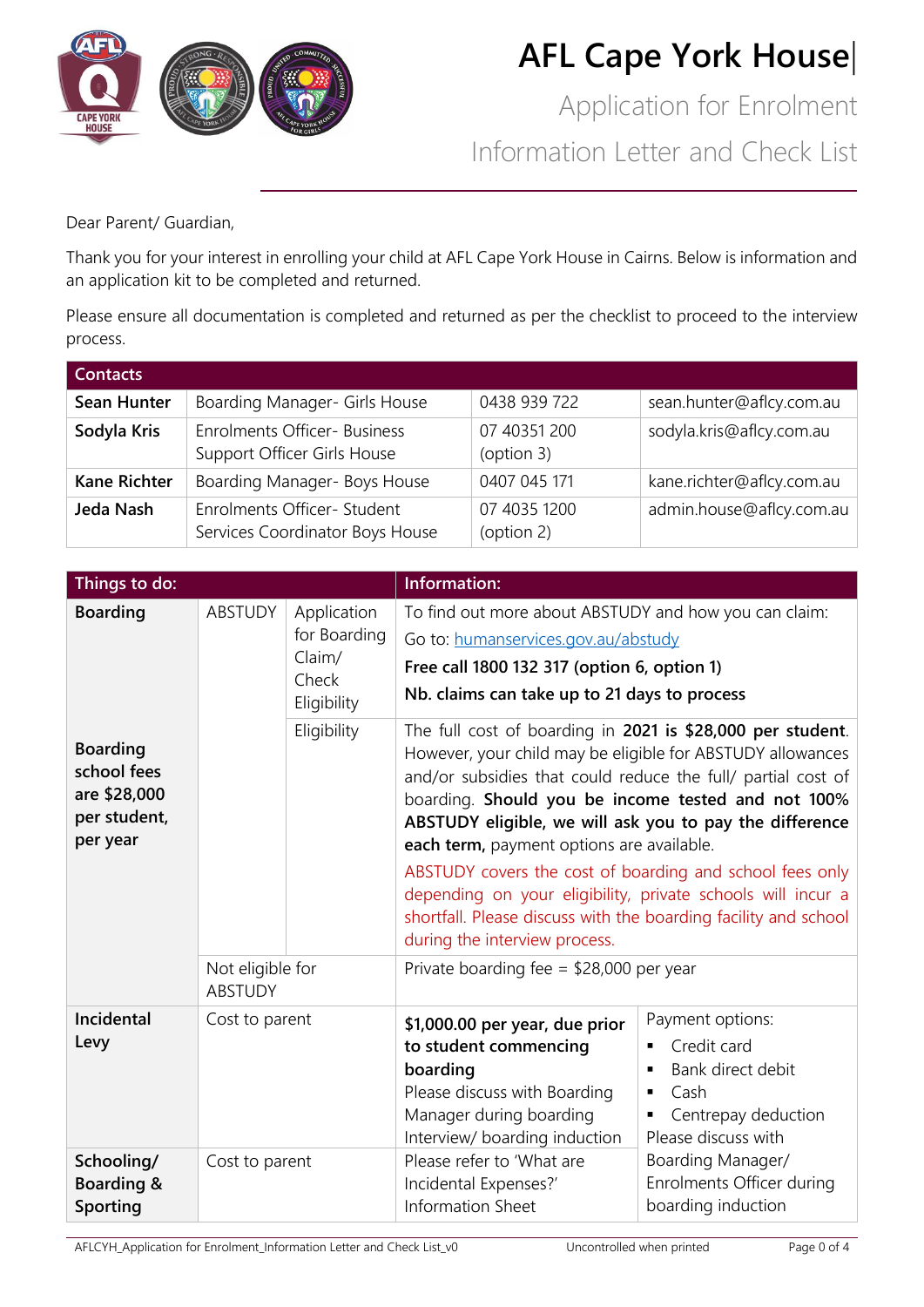

Application for Enrolment Information Letter and Check List

| <b>Bursary /</b>                                      | Possible options:                                 | Apply directly to the Bursary / Grant / Funding organisation.                                                       |  |
|-------------------------------------------------------|---------------------------------------------------|---------------------------------------------------------------------------------------------------------------------|--|
| Grant /                                               | <b>WCCCA Trust</b>                                |                                                                                                                     |  |
| <b>Funding</b>                                        | <b>SETs</b>                                       | If you are eligible for a Bursary / Grant or Funding; please                                                        |  |
|                                                       | Ely Trust<br>٠<br>٠                               | ensure you apply in preparation for your child/ren to                                                               |  |
|                                                       | Doug Hall<br>Foundation                           | commence boarding and inform the boarding facility.                                                                 |  |
|                                                       |                                                   |                                                                                                                     |  |
| Allowance                                             | Cost to parent                                    | Weekly allowance, \$30.00 per week as a suggestion for                                                              |  |
|                                                       |                                                   | personal items and spending money.                                                                                  |  |
|                                                       |                                                   | Student bank accounts with a key card must be organised                                                             |  |
|                                                       |                                                   | prior to commencement of boarding.                                                                                  |  |
| <b>Tax File</b><br><b>Number</b>                      | <b>Australian Tax Office</b>                      | Student 15<br>years+<br>please<br>apply<br>for<br><b>TFN</b><br>prior<br>to<br>commencement of boarding             |  |
|                                                       |                                                   | Student 16 years, it is an ABSTUDY requirement to have a TFN                                                        |  |
|                                                       |                                                   | https://www.ato.gov.au/Individuals/Tax-file-number/Apply-                                                           |  |
|                                                       |                                                   | for-a-TFN/                                                                                                          |  |
|                                                       |                                                   | Phone: 13 28 65                                                                                                     |  |
|                                                       |                                                   | Original birth certificate is required for students who are 15                                                      |  |
|                                                       |                                                   | years+                                                                                                              |  |
| Identification<br>Birth certificate<br>$\blacksquare$ |                                                   | Please ensure all identification is organised prior to boarding                                                     |  |
|                                                       | Medicare card<br>$\blacksquare$<br>$\blacksquare$ | and in the same name.                                                                                               |  |
|                                                       | Centrelink reference<br>number                    | Copies are required for the enrolment application<br>Original birth certificate is required for students 15 years+. |  |
|                                                       | Bank account +<br>$\blacksquare$                  |                                                                                                                     |  |
|                                                       | keycard (in the                                   | Your application will not progress to the interview process                                                         |  |
|                                                       | child/ren's name                                  | without the required identification and documentation.                                                              |  |
|                                                       | TFN 15 years+<br>٠                                |                                                                                                                     |  |
| <b>Key Dates</b>                                      | Term 2, 2021                                      | AFLCY House for Boys and Girls - Accepting enrolments for<br>2022                                                   |  |
|                                                       | Term 2, 2021                                      | Complete your school enrolment directly with your                                                                   |  |
|                                                       |                                                   | preferred school and apply directly to the school or attach                                                         |  |
|                                                       | Term 3, 2021                                      | to enrolment application<br>ABSTUDY accepting boarding claims for 2022                                              |  |
| <b>Travel</b>                                         | Please direct all                                 | admin.house@aflcy.com.au                                                                                            |  |
|                                                       | enquiries to the                                  | 07 4035 1200                                                                                                        |  |
|                                                       | Enrolments/ Travel                                | Option 2 Boys House                                                                                                 |  |
|                                                       | Officer at each House                             | Option 3 Girls House                                                                                                |  |
|                                                       |                                                   |                                                                                                                     |  |
|                                                       |                                                   |                                                                                                                     |  |
|                                                       |                                                   |                                                                                                                     |  |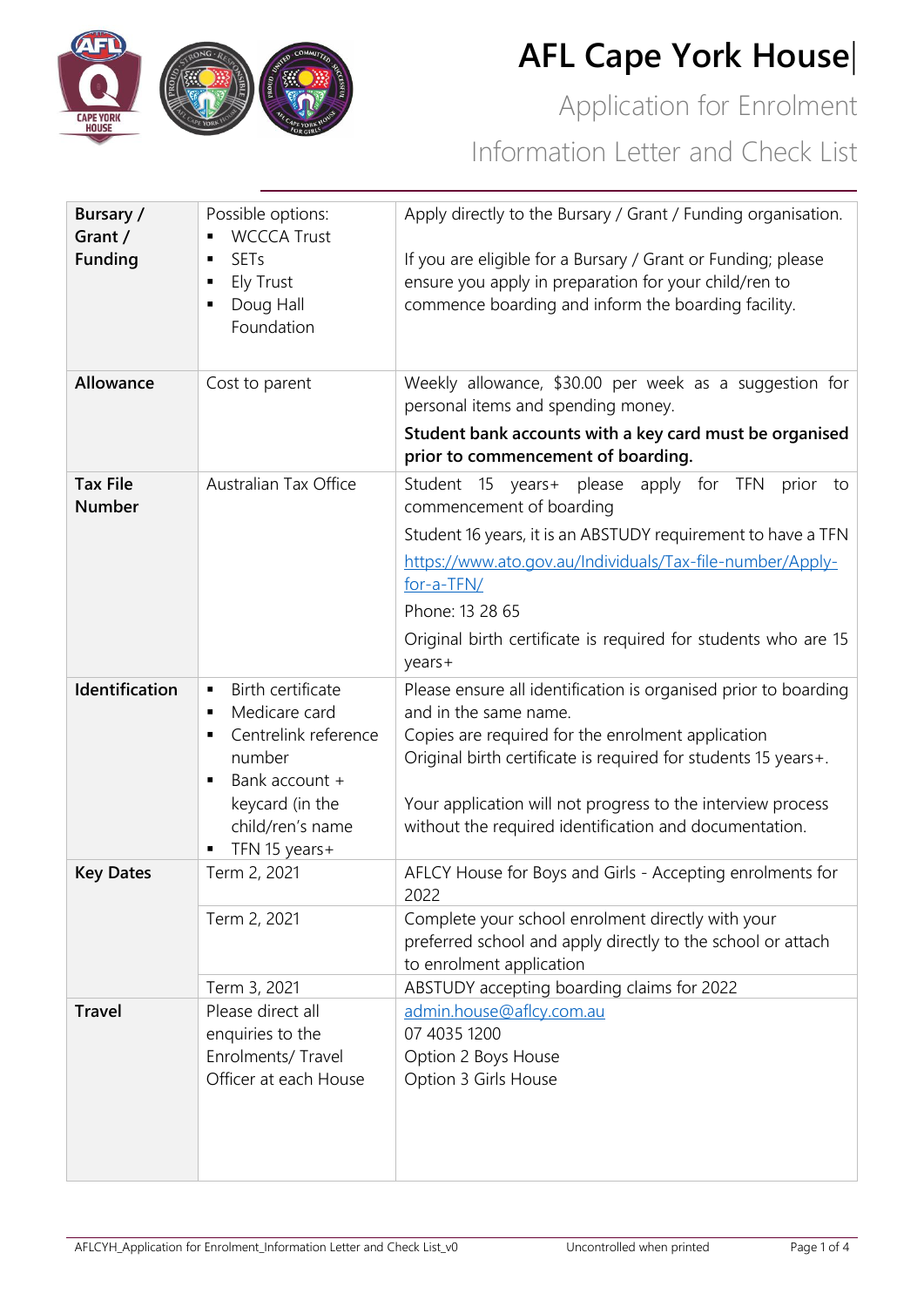

Application for Enrolment

Information Letter and Check List

| Student Full Name     |  |
|-----------------------|--|
| <b>Enrolment Year</b> |  |
| Year Level            |  |

To assist you with your student application, please find below a list of things required from you to complete as the parent/ guardian.

To proceed to the interview process, all items must be completed and returned with the enrolment application.

| <b>Enrolment Checklist</b>                             |        | Action                                                                                                                                                                                                                                                                                                                                                                                                                                                                                                                                                                                                    |
|--------------------------------------------------------|--------|-----------------------------------------------------------------------------------------------------------------------------------------------------------------------------------------------------------------------------------------------------------------------------------------------------------------------------------------------------------------------------------------------------------------------------------------------------------------------------------------------------------------------------------------------------------------------------------------------------------|
| Application for Enrolment Information<br>Letter        | □      | Please read                                                                                                                                                                                                                                                                                                                                                                                                                                                                                                                                                                                               |
| Application for Enrolment                              | □      | Fill in and complete 2 pages, read page 3                                                                                                                                                                                                                                                                                                                                                                                                                                                                                                                                                                 |
| <b>ABSTUDY Authority to Enquire</b>                    | $\Box$ | Part A:<br>Student Centrelink Reference Number<br>$1_{-}$<br>Student Name(s)<br>2.<br>Student Date of Birth<br>3.<br>4. Student Home Address<br>5. Organisation (X)<br>10. AFLCYH to Complete (Questions 10-12)<br>13. Persons Permitted to Enquire (X)<br>14. Person claiming ABSTUDY for student- bank<br>account details<br>15. Voluntary (X)<br>16. Indefinitely (X)<br>17. Student and Parent/ Guardian to Read<br>18. Student Signature and Date<br>19. Parent/ Guardian Details, Signature and Date<br>(Please complete Third Party Authorisation)<br>21. AFLCYH to complete<br>23. AFLCYH to sign |
| <b>Student Medical Information and Consent</b><br>Form | □      | Fill in and complete 2 pages, signature required                                                                                                                                                                                                                                                                                                                                                                                                                                                                                                                                                          |
| Attach immunisation register report                    | □      | Available from doctor or medical clinic                                                                                                                                                                                                                                                                                                                                                                                                                                                                                                                                                                   |
| Excursions Activities Conditions and<br>Consent Form   | □      | Fill in and complete, signature required                                                                                                                                                                                                                                                                                                                                                                                                                                                                                                                                                                  |